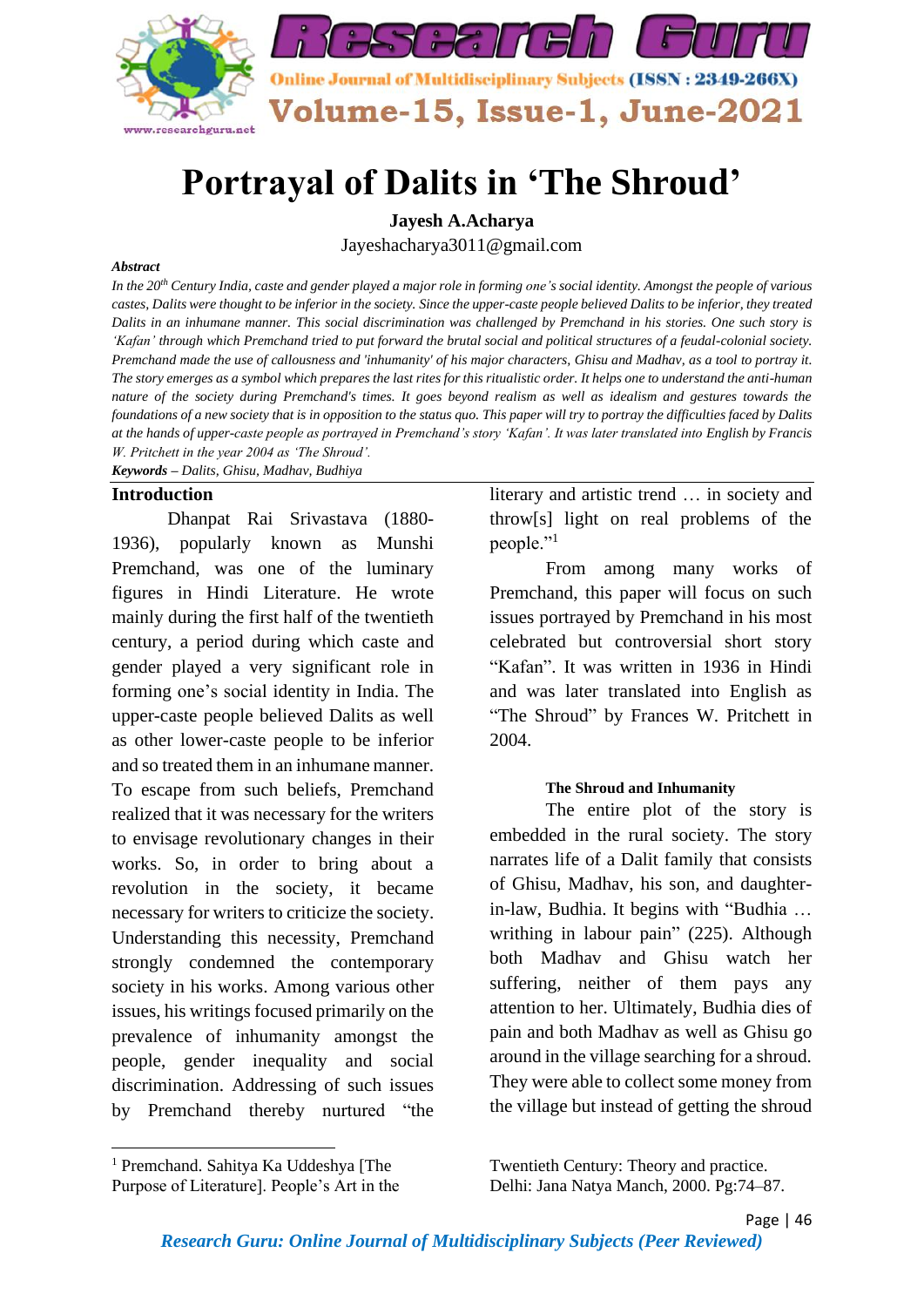they enjoyed the food. While savoring the food, both of them bless Budhia and secure her a place in heaven for her death allowed them to have such a blissful experience.

When one reads the above episode, what strikes the most is the inhumane nature of Ghisu and Madhav. While Madhav's wife was writhing in labor pain inside the hut, Madhav and his father sat outside, greedily devouring the stolen potatoes, unwilling to go and help her. It was because they believed that someone might grab a larger share from their potatoes. Thus, they remained oblivious to the feelings of Budhia - the very person who brought certain order to their home and also took great care of these two callous men.

But as a reader and critic, it becomes very difficult to condone the inhumane approach adopted by Ghisu and Madhav towards Budhia. Here, one must always remember that mourning is a luxury a starving man cannot afford. "Their callousness is a reflection of their helplessness, not their inhumanity. They are compelled to be insensitive" (Sadanand Shahi). This 'helplessness' is evident when Ghisu condoles the death of Budhia by saying that "If we'd had these five rupees earlier, we would have given her some medicine." This remark made by Ghisu brings to our attention the fact that it was the tragic death of Budhia which enabled them to collect five rupees. Nevertheless, had she been alive and writhing in pain, the same people who contributed for the preparations of her body's last rites, would have turned their backs towards them. The sole reason for it being that the sufferer was a Dalit and did not belong to the upper strata of the society.

# **The Shroud and Poverty**

Through the depiction of 'helplessness' faced by Dalits, Premchand very thoughtfully also underlined a fundamental aspect of the relation between class and caste. Here, it becomes essential to note how the untouchables could not escape from the poverty and also how their caste played a pivotal role in subjugating their financial stability. Premchand had identified reason behind the oppression of Dalits as the acceptance of the Varna system and therefore had struck at its very roots. Thus, Premchand provided an eventful illustration of rural life and also highlighted the state of merciless exploitation of Dalits prevalent in the contemporary society.

## **The Shroud and Gender**

Also, the entire episode of Budhia's death and her helplessness can be viewed from the perspective of gender. In the story, Budhia is not given a voice to express herself. As a result, she had to suffer her fate silently. Yet, she offered a locus on which the binaries of subaltern and the master, the exploited and the exploiter worked out their relations amongst themselves. In order to raise money for her last rites, Budhia's name was used abusively by the same people who exploited her when she was alive. Not unlike the ruling class, they too never fell short of justifications. Consequently, Budhia became a victim of threesome forces of feudalism, patriarchy and poverty. Thus, one can argue that author makes a deliberate attempt in the story to show the plight of Dalit women by portraying the callousness and inhumanity against Budhia. Furthermore, it clearly suggests that Dalit women were suppressed doubly by their caste and also by their gender.

## **The Shroud and Caste Politics**

Besides, the most dominant trends of Dalit literature is "to protest against the established system which is based on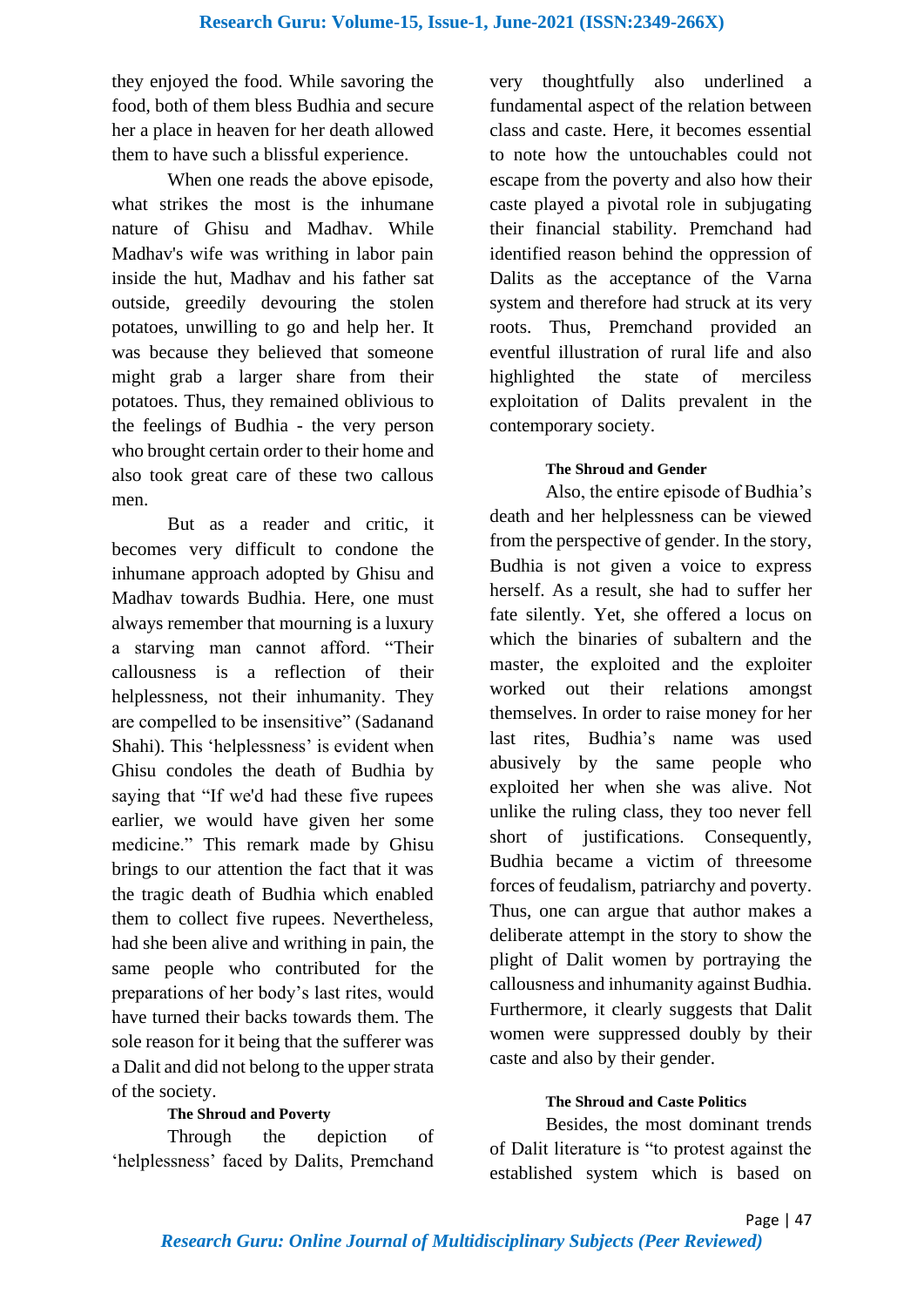injustice and to expose the evil and hypocrisy of the higher castes."<sup>2</sup> Premchand, in 'The Shroud', portrayed this hypocrisy among the high castes who have become morally corrupt and failed to acknowledge the death of a lower caste. Meanwhile, Sadanand Sahi maintains that "They [Ghisu and Madhav] are revolutionary characters whose rebellion goes unnoticed by us because we are used to seeing rebellion in limiting framework. Ghisu and Madhav lead their lives as an act of rebellion. At the end when they do not cremate Budhia, they are not just questioning the futility of the act but are also simultaneously rejecting the unjust custom. The conversation between them in the final scene of Kafan frees them – and the social world they inhabit – from the burden of Brahmanical orthodoxy. Brahmanism enforces an anxiety about going to heaven after death even though life itself is hellish – without food, clothing, shelter or self-respect. The passage to heaven is regulated by the rituals performed by the priest at the cremation and the money extracted by him. But Ghisu and Madhav drink to their heart's content in the liquor shop, stuff themselves and give away the leftovers to a beggar – confident that they were ensuring Budhia's journey to heaven".

This observation of Sahi is further strengthened by many critics who also opine that 'The Shroud' fails to communicate the message of complete disregard of brahmanical hegemony and Hinduism. In respect to the criticism within the story, one can definitely point to the fact that although one does not come across a mass uprising in the story against the Varna system, but at the same time the protagonists also does not lack the Dalit consciousness. With respect to the criticism regarding the absence of collective uprising against social injustice, it can be argued that "such an invention requires not only an advanced awareness of social injustice, but also, crucially, a sensitivity to the tides and limits of contemporary social consciousness. The reader can be pushed – and if this is done with sensitivity and creative vivacity, might after a time even desire to be pushed – but if he is pushed too far or too fast, as Dalit ideologies may well discover, he soon ceases to be a reader at all. It is not a question of aesthetic autonomy, but rather a question of aesthetic tact" (Alok Rai).

# **Conclusion**

Hence, Premchand's 'Kafan' puts forward the brutal social and political structures of a feudal-colonial society through the callousness and 'inhumanity' of Ghisu and Madhav. The shroud emerges as a symbol which prepares the last rites for this ritualistic order. It helps one to understand the anti-human nature of the society during Premchand's times. It goes beyond realism as well as idealism and gestures towards the foundations of a new society that is in opposition to the status quo. Thus, amalgamation of various facets makes 'The Shroud' a multi-layered story.

# **References:**

- (1) Premchand, Munshi. The Shroud (Kafan). Trans. Francis W. Pritchett. In Modern Indian Writing in English Translation: A Multilingual Anthology. Worldview Publication. 2016. pp. 225-32.
- (2) Yashika, Kant. Approaching the Question of Caste Subjugation in Premchand's Stories Kafan and

<sup>2</sup>Sharankumar, Limbale. "Towards an Aesthetic of Dalit Literature".